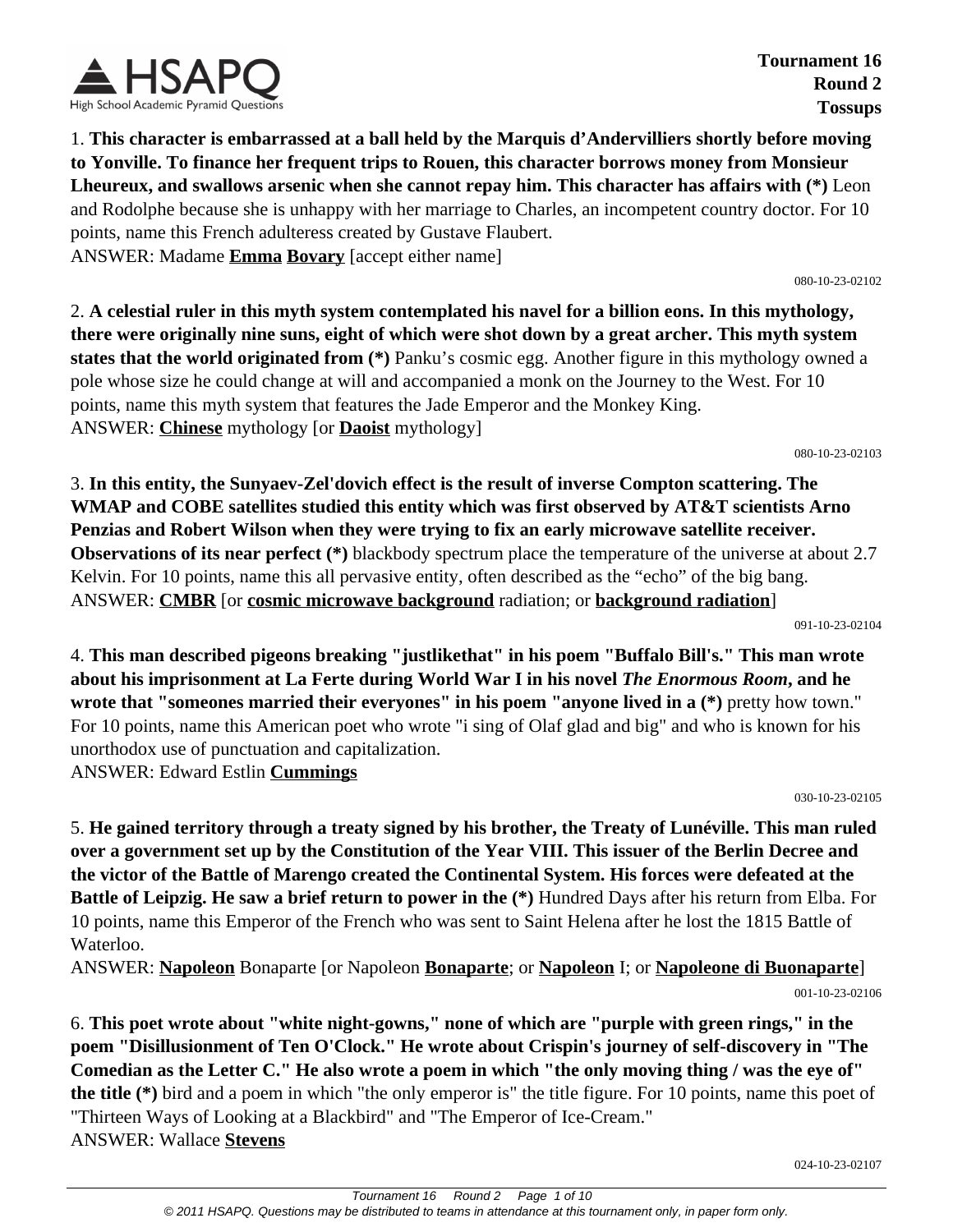7. **Two of the figures in this painting mimic the two men in the bottom right corner of Raimondi's engraving of** *The Judgment of Paris.* **A row boat and a woman can be seen in the stream in the background, while a basket of fruit and a dress lie in foreground. Rejected by the Paris (\*)** Salon in 1863, this painting also features the artist's favorite model Victorine Meurent, who looks out at the viewer while sitting next to two men. Those men are casually dressed in contrast to the naked woman sitting next to them. For 10 points, name this painting by Édouard Manet ("MAN"-ay). ANSWER: *The Luncheon on the Grass* [or *Le déjeuner sur l'herbe*]

8. **Similarly to the blue whale on display in New York, this city's Bishop Museum features an actual sperm whale skeleton suspended from a ceiling. Found at the foot of the Koolau Mountains, it is the site of a legislative building with a three-layer nested design and conical meeting chambers. This home to Chaminade (SHAH-meh-nahd) University is also the location of (\*)** Iolani (EYE-oh-lah-nee) Palace, one of the few American buildings at which a monarch sat. For 10 points, name this city which dominates the island of Oahu and is the capital of Hawaii. ANSWER: **Honolulu**

9. **This event resulted in the institution of** *Wilayat al Faqih***, or the "Guardianship of the Jurist." Ali Shariati, the student of Jean-Paul Sartre, provided intellectual backing for this event, which partially took place due to public resentment of the SAVAK secret police. This event ended the (\*)** Pahlavi Dynasty. Shortly after this event, 66 Americans in the U.S. Embassy were taken hostage. For 10 points, name this event, in which the Shah was overthrown by Ayatollah Khomeini. ANSWER: **Iranian Revolution** [or **Islamic Revolution**; or **Enqelab-e Eslami**]

10. **Ernst Abbe modified the design of one of these objects named for Porro. Canada balsam is used to bind the two parts of the one named for Nicol. Those parts are made from calcite. They can be reflecting or refracting, the latter of which can be used to (\*)** diffract light. Commonly encountered ones are are the triangular form of the shape for which they are named. For 10 points, name these devices that can be used to decompose white light into its colored components creating a rainbow pattern. ANSWER: **prism**

11. **Philip Glass based his first and fourth symphonies on this musician's albums. The second of those albums, part of his Berlin Trilogy, features a title song where a pair of doomed lovers "can be us just for one day". This man, who worked with Brian Eno on** *Heroes***, included "Starman" on a concept album about an (\*)** alien rock star, while his first hit features a man who is asked to "take your protein pills and put your helmet on", Major Tom. For 10 points, name this artist of *The Rise And Fall of Ziggy Stardust and The Spiders From Mars* and "Space Oddity". ANSWER: David **Bowie**

12. **This work ends with a discussion of Heraclitus, while earlier the author discusses a "teleological suspension of the ethical" in one of three chapters entitled "Problema." Those chapters are used to explain the actions of a person who is contrasted with the knight of infinite resignation, the knight of faith. Written under the pseudonym John the Silent and published the same year as its author's**  *Either/Or***, this work centers on (\*)** Abraham's decision to sacrifice his son Isaac. For 10 points, name this philosophical text by Soren Kierkegaard.

ANSWER: *Fear and Trembling* [or *Frygt og Bæven*]

080-10-23-02110

001-10-23-02111

082-10-23-02112

083-10-23-02113

019-10-23-02109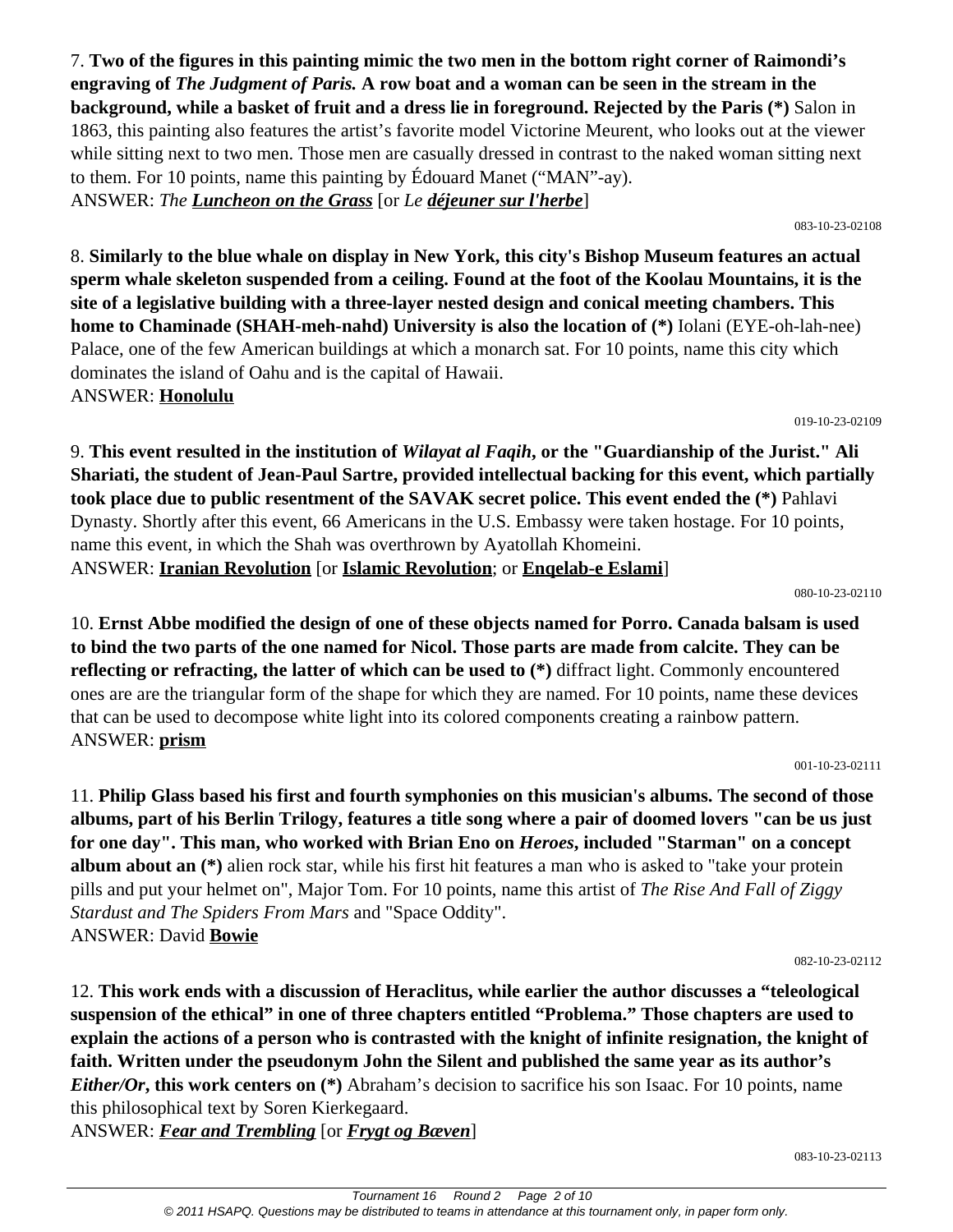13. **The man sculpted a partially submerged woman in** *The Tub***, and his bronze** *Woman Getting Out Of The Bath* **is missing arms and feet. The only sculpture he exhibited in his lifetime, for the sixth Impressionist exhibition, was originally cast in wax, but also features a real (\*)** silk ribbon and cotton tutu. For 10 points, name this French sculptor of *Little Fourteen Year Old Dancer* who also painted *The Absinthe Drinkers* and many ballet scenes. ANSWER: Edgar **Degas**

082-10-23-02114

14. **One leader of this church was William Juxon, who held a position previously held by figures such as Matthew Parker and William Laud. This church's Thirty-Nine Articles were derived from the work of Thomas Cranmer, who also wrote the** *Book of Common Prayer***. Its creator was excommunicated by Paul III, and Clement VII refused to (\*)** annul that man's marriage to Catherine of Aragon so he could marry Anne Boleyn. For 10 points, name this church formed by Henry VIII. ANSWER: **Anglican** Church [or Church of **England**]

024-10-23-02115

15. **This composer's fourth symphony opens with a fanfare which he identified as the "fate" theme. This composer of the** *Variations on a Rococo Theme* **and a first piano concerto rejected by Nikolai Rubenstein dedicated that fourth symphony to his patroness, Nadezhda von Meck. He is also known for a ballet about a curse which turns Odette into the title (\*)** bird, and one named after a toy owned by Clara which turns into a prince. For 10 points, name this composer of *Swan Lake* and *The Nutcracker*. ANSWER: Pyotr Ilyich **Tchaikovsky**

024-10-23-02116

16. **This amendment was ruled to have extended provisions of the First Amendment to the states in**  *Gitlow v. New York***. This amendment confirmed the validity of the United State's public debt and made it difficult for rebels to hold public office. Equal protection of the laws and (\*)** due process were promised by this second Reconstruction amendment. For 10 points, name this amendment that broadened the definition of citizenship to include those born in the United States, such as freed slaves. ANSWER: **Fourteen**th Amendment

079-10-23-02117

17. **Hans Kuhn pioneered using the free electron model to describe the notable feature of conjugated types of these objects, such as polymethines ("poly"-METH-eens). Examples of those types of systems include cyanine and azo compounds. Many of them are derived from aniline (ANN-uh-leen) and accridine (ACK-rid-een). Direct ones do not require fixing. The (\*)** Phoenicians produced one from sea snails called Tyrian, while indigo is a blue one. They are used for the biological staining procedures. For 10 points, name these substances used to color fabrics.

ANSWER: **dye**s [prompt on **stain**]

001-10-23-02118

# 18. **A recent mass death of puffins off this nation's coast has mirrored a similar dead bird event in Arkansas. In the aftermath of one recent crisis in this nation, Edison Pena was invited to (\*)**

Graceland to celebrate Elvis's 76th birthday, but that man and his fellows are better-known for being the subject of a rescue mission based at the tent city Camp Hope. For 10 points, name this nation that recently saw thirty-three miners emerge safely from underground after being trapped for 69 days, whose rescue capsule from that incident now resides in Santiago.

ANSWER: **Chile**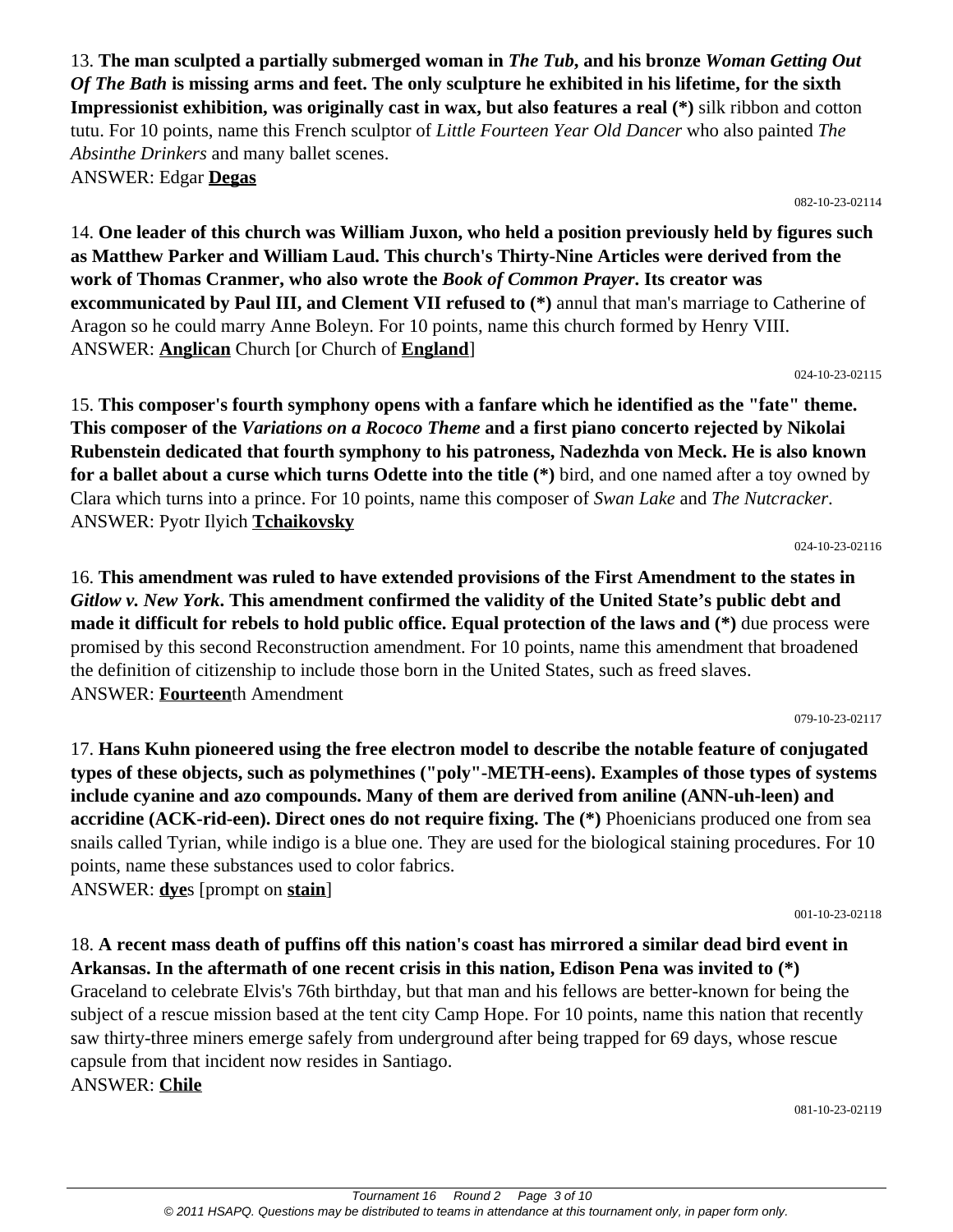19. **This poet described God as the one who "fixed thee 'mid this dance, of plastic circumstance" in a poem about a Spanish religious leader. Another of his narrators proclaims "all her hair, in one long yellow string I wound, three times her little throat around" in describing the murder of Porphyria (poor-FEAR-ee-uh). This author of (\*)** "Rabbi Ben Ezra" also created a narrator who recalls the "gift of a nine-hundred-years-old name" while looking at a portrait by Fra Pandolf. For 10 points, name this writer of "My Last Duchess," the husband of fellow poet Elizabeth Barrett. ANSWER: **R**obert **Browning** [prompt on **Browning**]

20. **The genome of one of these contains the cro and cI (see one) repressor genes. That entity was discovered by Esther Lederberg. Their adhesive abilities often come from a baseplate. Temperate ones can induce a lysogenic conversion. In the Hershey-Chase experiment, one of these had its DNA and proteins radioactively labeled. Notable examples include lambda and (\*)** T4. Some have used these in place of antibiotics because they target the same organisms. For 10 points, name these viruses that infect bacteria.

ANSWER: bacterio**phage** [prompt on **virus**]

21. **This man documented his conversion in** *Commentary on the Book of Psalms***. He was invited by Martin Bucer to lead refugees at the town of Strasbourg, which he had unsuccessfully attempted to visit during a trip that ended at another place. At that location, this man aided William Farel in reforming the church and denounced the heretic (\*)** Michael Servetus. His magnum opus had a preface addressed to Francis I on the behalf of persecuted Huguenots. For 10 points, name this author of *Institutes of the Christian Religion* who led the Reformation in Geneva. ANSWER: John **Calvin** [or Jean **Cauvin**]

22. **The Kurnell Peninsula lies south of this city, while to its east lies the popular Bondi beach. This city is encircled by the Hawkesbury River and was the main site of the Rum Rebellion. This city was first established after the landing of the** *HMS Endeavour* **at (\*)** Botany Bay. One building in this city designed by Jorn Utzon uses large concrete shells for its distinctive roof and is used mainly as an opera house. For 10 points, name this site of the 2000 Summer Olympics, the provincial capital of New South Wales and largest city in Australia. ANSWER: **Sydney**, Australia

23. **This poet wrote a three-book cycle of works called** *Residence on Earth***, and his first book of poetry was** *Crepusculario***. His magnum opus contains sections such as "The Earth's Name Is Juan" and "A Lamp on Earth" as well as "The Heights of Machu Picchu." He is best known for a work ending with a poem that laments "In you everything (\*)** sank!" and containing the poem "Tonight I can write the saddest lines." For 10 points, name this Chilean poet who wrote *Twenty Love Poems and a Song of Despair*.

ANSWER: Pablo **Neruda** [accept Neftalí Ricardo **Reyes** Basoalto]

024-10-23-02124

#### 001-10-23-02121

019-10-23-02120

064-10-23-02123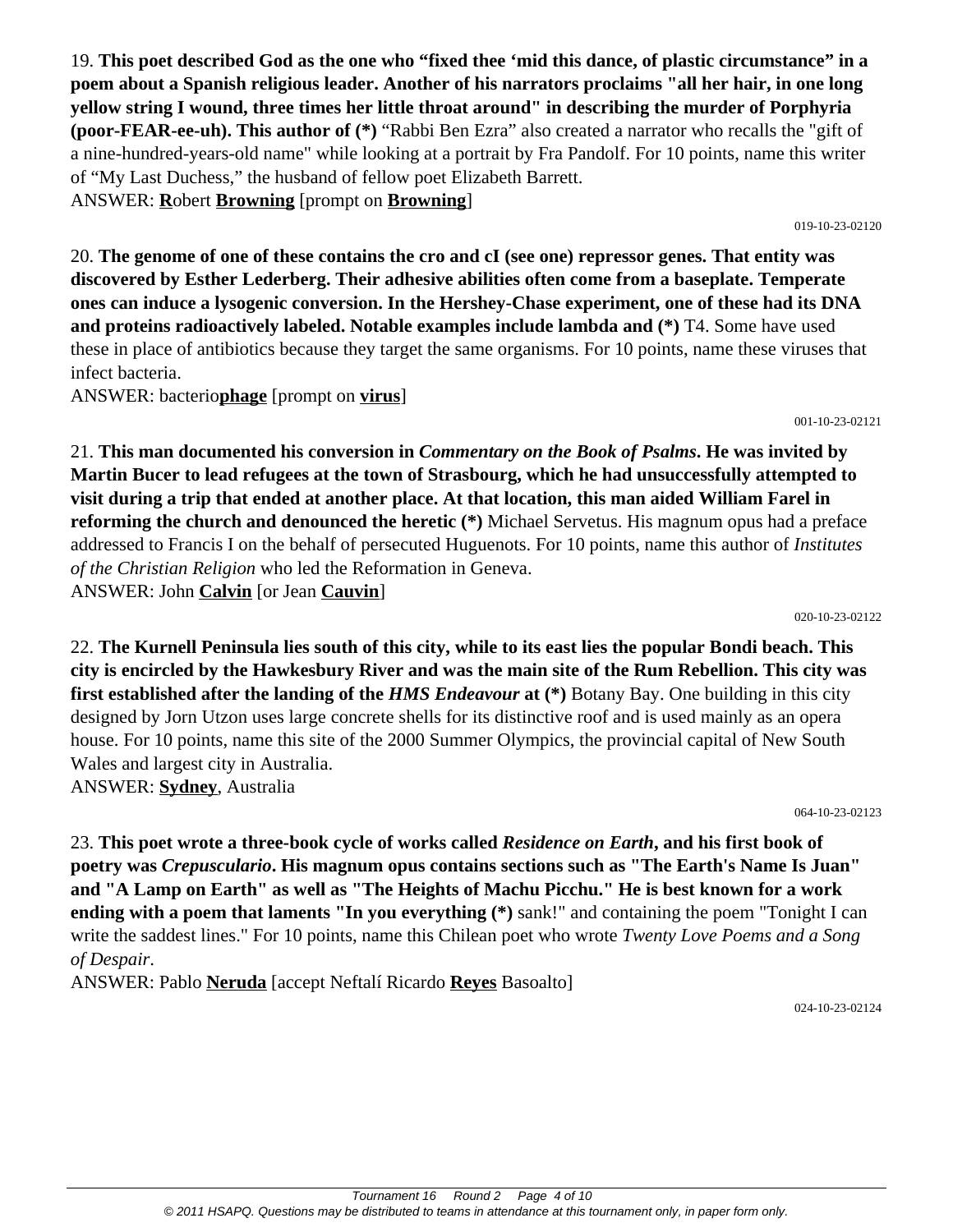

1. This work was arranged for piano by Gyorgy (GEE-org-ie) Cziffra (ZIFF-ruh), and originally appeared for orchestra in the opera *The Tale of Tsar Saltan.* For 10 points each:

[10] Name this two-minute "musical picture," which depicts Prince Gvidon being transformed into the namesake insect by a magic swan.

## ANSWER: "The **Flight of the Bumblebee**" [or "**Polyot shmelya**"]

[10] This member of the Russian "mighty five" composed "The Flight of the Bumblebee" as well as *The Golden Cockerel* and *Russian Easter Festival Overture.*

## ANSWER: Nikolay Andreyevich **Rimsky-Korsakov**

[10]The Kalendar Prince, Sinbad's ship, and a festival at Baghdad are depicted in this Rimsky-Korsakov work for orchestra, which was inspired by the *Arabian Nights.*

#### ANSWER: *Scheherazade*

*019-10-23-02201*

2. This city is the namesake of a "strip" that Michigan and Ohio comically fought over in the 1830's. For 10 points each:

[10] Name this seat of Lucas County, on the banks of Maumee Bay. It is the fourth-largest city by population in Ohio.

## ANSWER: **Toledo**

[10] As compensation for losing the Toledo Strip, Michigan received the rest of what currently makes up this peninsula, connected by land only to Wisconsin.

ANSWER: **Upper** Peninsula [or **U.P.**]

[10] This bridge, part of I-75, connects the U.P. to the rest of Michigan. It spans some namesake "Straits." ANSWER: **Mackinac** ("MACK-in-aw") Bridge

003-10-23-02202

3. Benzene's carbon-carbon bond of 139 picometers is evidence of this phenomenon. For 10 points each: [10] Name this term which is used to describe how the double bond in a nitrate ion can alternate between any of its three nitrogen-oxygen bonds.

## ANSWER: **resonance** structure

[10] Resonance structures are placed in brackets and indicated by double-sided arrows in the electron dot structures devised by and named for this chemist.

## ANSWER: Gilbert Newton **Lewis**

[10] This value is equal to four thirds for nitrate. It is found for nitrate by dividing the total number of bonds by the number of nitrogen-oxygen linkages.

## ANSWER: **bond order**

064-10-23-02203

4. Answer the following questions about a certain pyrimidine derivative, for 10 points each.

[10] Name this compound which occurs in RNA but not in DNA, since it replaces thymine in RNA. ANSWER: **uracil**

[10] Like thymine, uracil base-pairs with this compound. When ribose and three phosphate groups are added to it, it forms ATP.

## ANSWER: **adenine**

[10] Uracil can be turned into thymine by this process, the addition of a certain functional group. It is a form of alkylation with only one carbon.

## ANSWER: **methylation**

024-10-23-02204

© 2011 HSAPQ. Questions may be distributed to teams in attendance at this tournament only, in paper form only.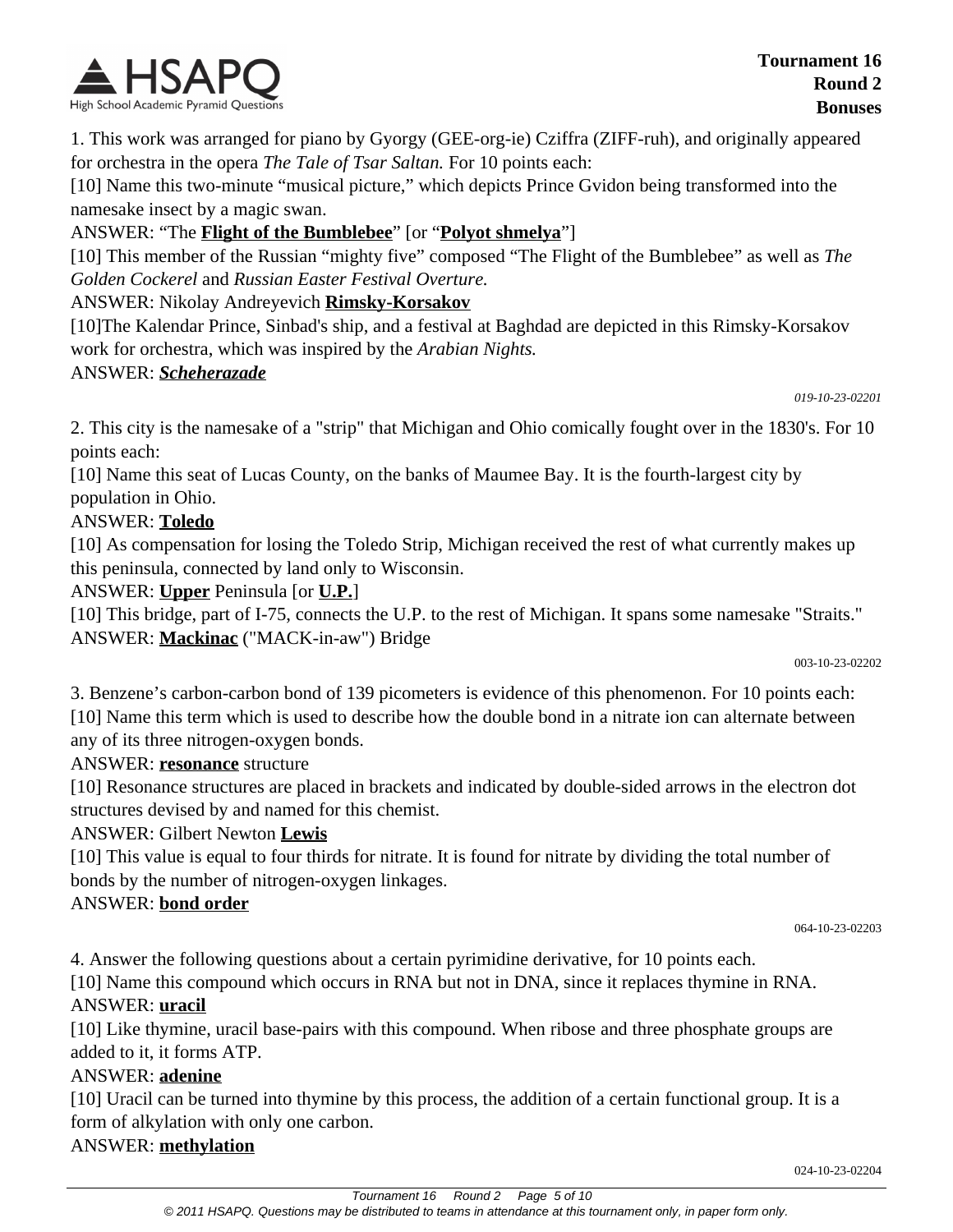kingdom's namesake succession war in the 1740s.

5. This polity fought the Seven Weeks' War with its Germanic rival, Prussia. For 10 points each:

#### ANSWER: Kingdom of **Austria**

[10] The prevailing ruler in the War of the Austrian Succession was this Hapsburg empress, who was named regent in the Pragmatic Sanction.

[10] Name this kingdom in which Charles VI attempted to place his daughter on the throne, leading to this

ANSWER: **Maria Theresa** Walburga Amalia Christina

[10] Britain and France fought parts of the War of the Austrian Succession in the Carnatic Wars in this modern-day country, where Britain and France also faced off in the Battle of Plassy. ANSWER: Republic of **India** [or **Bharat**iya Ganarajya]

026-10-23-02205

6. For 10 points each, answer the following about China's Qin ("chin") Dynasty.

[10] The Qin Dynasty oversaw the construction of this structure, which was used to keep nomad tribes north of China from invading.

#### ANSWER: **Great Wall** of China [or Wanli **Changcheng**]

[10] This dynasty succeeded the Qin Dynasty after its fall in 206 B.C.E. This dynasty was followed by the Three Kingdoms period and saw the Yellow Turban Rebellion.

ANSWER: **Han** Dynasty

[10] This man became the first emperor of the Qin Dynasty and of a unified China in 221 B.C.E. His mausoleum contains a large collection of terracotta sculptures representing his army.

#### ANSWER: Qin **Shi Huang**di [or Ying **Zheng**]

083-10-23-02206

7. Name some works by T. S. Eliot, for 10 points each.

[10] This complex poem, which begins "April is the cruellest month," is divided into sections such as "The Burial of the Dead" and "The Fire Sermon."

#### ANSWER: *The Waste Land*

[10] The speaker of this poem asks himself "Do I dare to eat a peach?" It also describes how "the women come and go / talking of Michelangelo."

ANSWER: "The **Love Song of J. Alfred Prufrock**"

[10] This play in verse by Eliot is about the assassination of Thomas à Becket.

#### ANSWER: *Murder in the Cathedral*

024-10-23-02207

8. According to one account, this book was written to solve the problems raised in the *Discourse on Inequality.* For 10 points each:

[10] Name this work about the construction of a free republican society, which begins "Man is born free, and everywhere he is in chains."

ANSWER: *The Social Contract* [or *Du Contrat Social*]

[10] This French Genevan author of some *Confessions* wrote *The Social Contract.*

#### ANSWER: Jean Jacques **Rousseau**

[10] *The Social Contract* claims that a free society makes laws in accordance with this principle, which is a collective moral sense of the community's interests.

#### ANSWER: the **general will** [or **volonté générale**]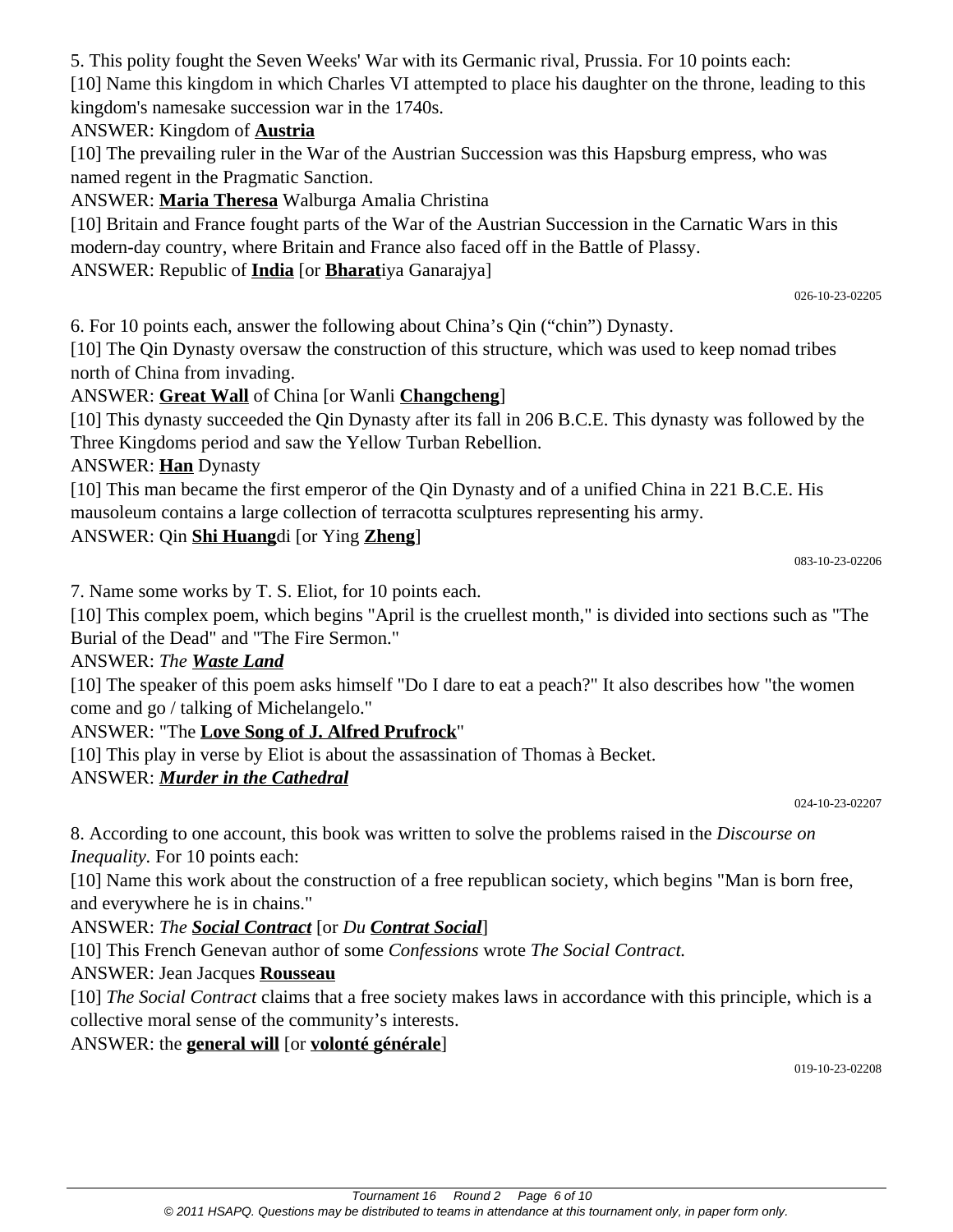9. William Anderson designed nine lighthouses making use of this architectural innovation, including one at Vancouver's Estevan Point. For 10 points each:

[10] Name these external structures consisting of a pillar connected to the main wall of a building by a quadrant arch, intended to reduce lateral stress on the walls of a vaulted structure.

# ANSWER: **flying buttress**es [prompt on **buttress**]

[10] One of the first uses of flying buttresses was in the construction of this cathedral on the Île de la Cité (EEL deh lah see-TAY) in Paris.

# ANSWER: **Notre-Dame** de Paris

[10] Notre-Dame is an exemplar of this style of architecture, which succeeded the Romanesque style and was named because Renaissance critics disparaged it as the work of a certain Germanic group. ANSWER: **Gothic** architecture

#### 003-10-23-02209

10. This work is written in its author's namesake stanza, consisting of eight lines of iambic pentameter followed by a 12-syllable line. For 10 points each:

[10] Name this long epic poem divided into six books whose characters include Una, the Redcrosse Knight, and the titular figure, who is an allegory of Elizabeth I.

#### ANSWER: *The Faerie Queene*

[10] The *Amoretti* was a sonnet cycle written by this man, who also authored *The Faerie Queene*.

## ANSWER: Edmund **Spenser**

[10] Spenser also wrote a work entitled after this type of person's "calendar." Christopher Marlowe wrote about poem entitled after a "passionate" one and his love.

#### ANSWER: **shepherd**

#### 083-10-23-02210

11. This character, along with his mother, is described as being descended from Cain. For 10 points each: [10] Name this monster who terrorizes Hrothgar's mead-hall Heorot in an Anglo-Saxon epic poem.

## ANSWER: **Grendel**

[10] Grendel is slain by this Geat, the namesake and hero of said poem.

# ANSWER: **Beowulf**

[10] This American novelist wrote *Grendel*, which retold *Beowulf* from the monster's point of view. ANSWER: John **Gardner**

12. The arrangement of these devices can be classified as inline, V, or flat. For 10 points each:

[10] Name these basic combustion units, of which there are typically four, six, or eight in a car engine. ANSWER: **cylinder**s

[10] Each cylinder in a multi-cylinder engine uses this four-stroke cycle of intake, compression, combustion, and exhaust.

## ANSWER: **Otto** Cycle

[10] Inside each cylinder, one of these devices moves up and down as a crankshaft rotates. It is used to compress the air/fuel mixture in preparation for ignition.

## ANSWER: **piston**s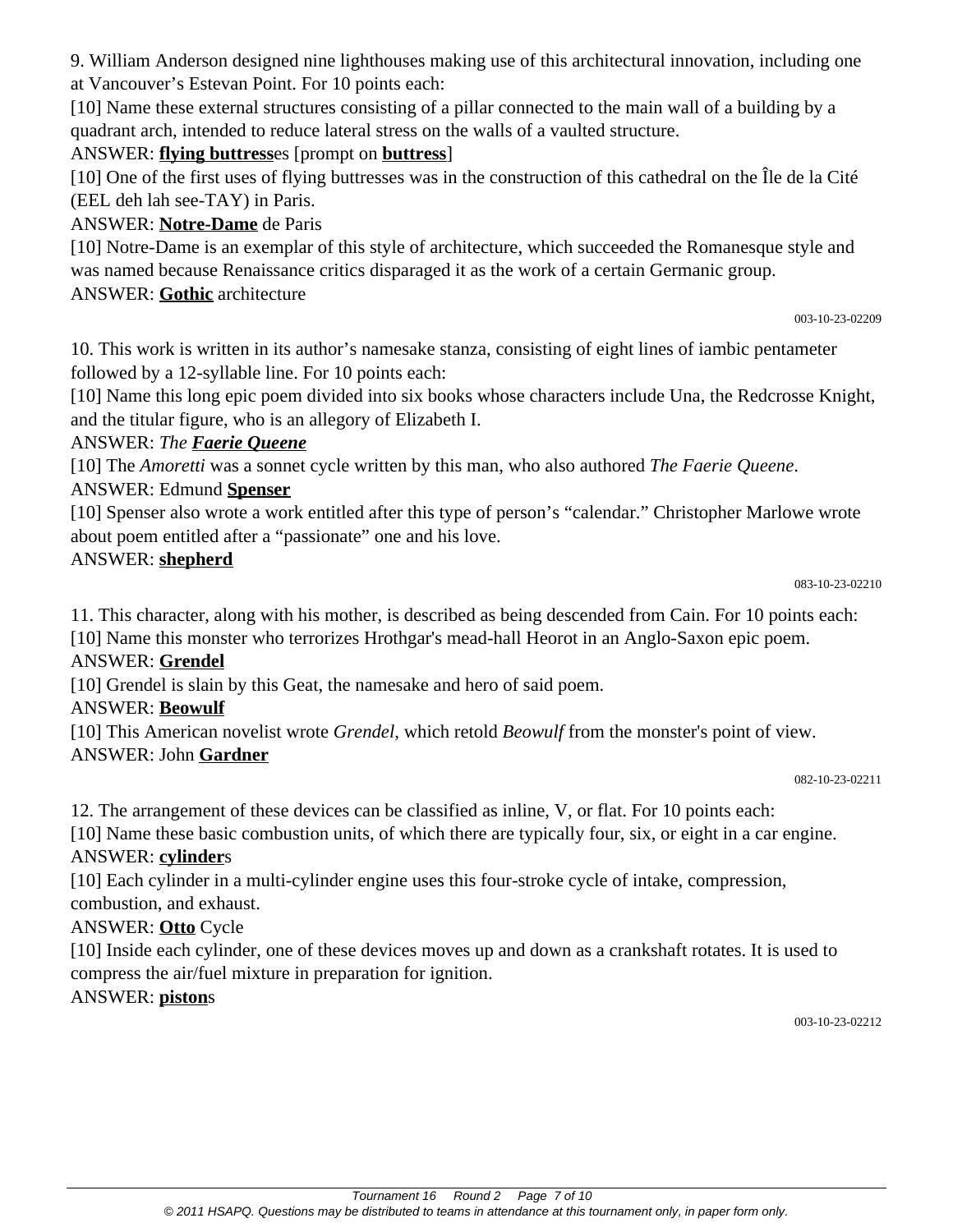13. The protagonist of this work decides to stop growing at the age of three, which is the same time that he receives the title object. For 10 points each:

[10] Name this novel about Oskar Matzerath that was written by the German author Günter Grass.

# ANSWER: *The Tin Drum* [or *Die Blechtrommel*]

[10] Oskar's father Alfred is a member of this party. Alfred dies trying to swallow a pin showing his affiliation to this party when the Russians advance on Danzig.

ANSWER: **Nazi** Party [or **National Socialist German Workers' Party**; or **NSDAP**; or **Nationalsozialistische Deutsche Arbeiterpartei**]

[10] This second work in the *Danzig Trilogy* is narrated by Pilenz and features the large Adam's apple of the character Mahlke.

# ANSWER: *Cat and Mouse* [or *Katz und Maus*]

023-10-23-02213

14. Name the following third-party candidates of the twentieth century, for 10 points each.

[10] This Socialist candidate founded the American Railway Union and ran for president five times, the last time in 1920 from a prison cell.

ANSWER: Eugene Victor **Debs**

[10] This Reform Party candidate founded Electronic Data Systems and used the profits from its sale to bankroll 1992 and 1996 presidential runs.

# ANSWER: Henry Ross **Perot**

[10] This Illinois congressman, a former Republican, ran as an Independent in the 1980 election, garnering just under seven percent of the popular vote.

ANSWER: John Bayard **Anderson**

026-10-23-02214

15. The theoretical form of this quantity is the ratio of two distances, while its actual form is the ratio of two forces. For 10 points each:

[10] Name this measure of how much easier it is to do things when a machine is used.

# ANSWER: **mechanical advantage**

[10] Regardless of the mechanical advantage, this quantity, equal to the dot product of force and distance, remains the same regardless of whether or not a machine is used.

# ANSWER: **work**

[10] By definition, this simple machine has a mechanical advantage of one.

ANSWER: **fixed pulley** [prompt on **pulley**; do not accept "moveable pulley"]

003-10-23-02215

16. At a Hurricane Katrina benefit, he declared, "George Bush doesn't care about black people." For 10 points each:

[10] Name this Chicago-based rapper who made the albums *The College Dropout*, *Graduation*, and *808s and Heartbreak*.

ANSWER: **Kanye** Omari **West** [accept either or both underlined names]

[10] Kanye West released this album in November 2010. It contains the singles "Monster" and "Runaway."

# ANSWER: *My Beautiful Dark Twisted Fantasy*

[10] In this song from *My Beautiful Dark Twisted Fantasy*, Kanye declares, "The clock's tickin', I just count the hours." In the video, he is surrounded by Egyptian-like goddesses. ANSWER: "**Power**"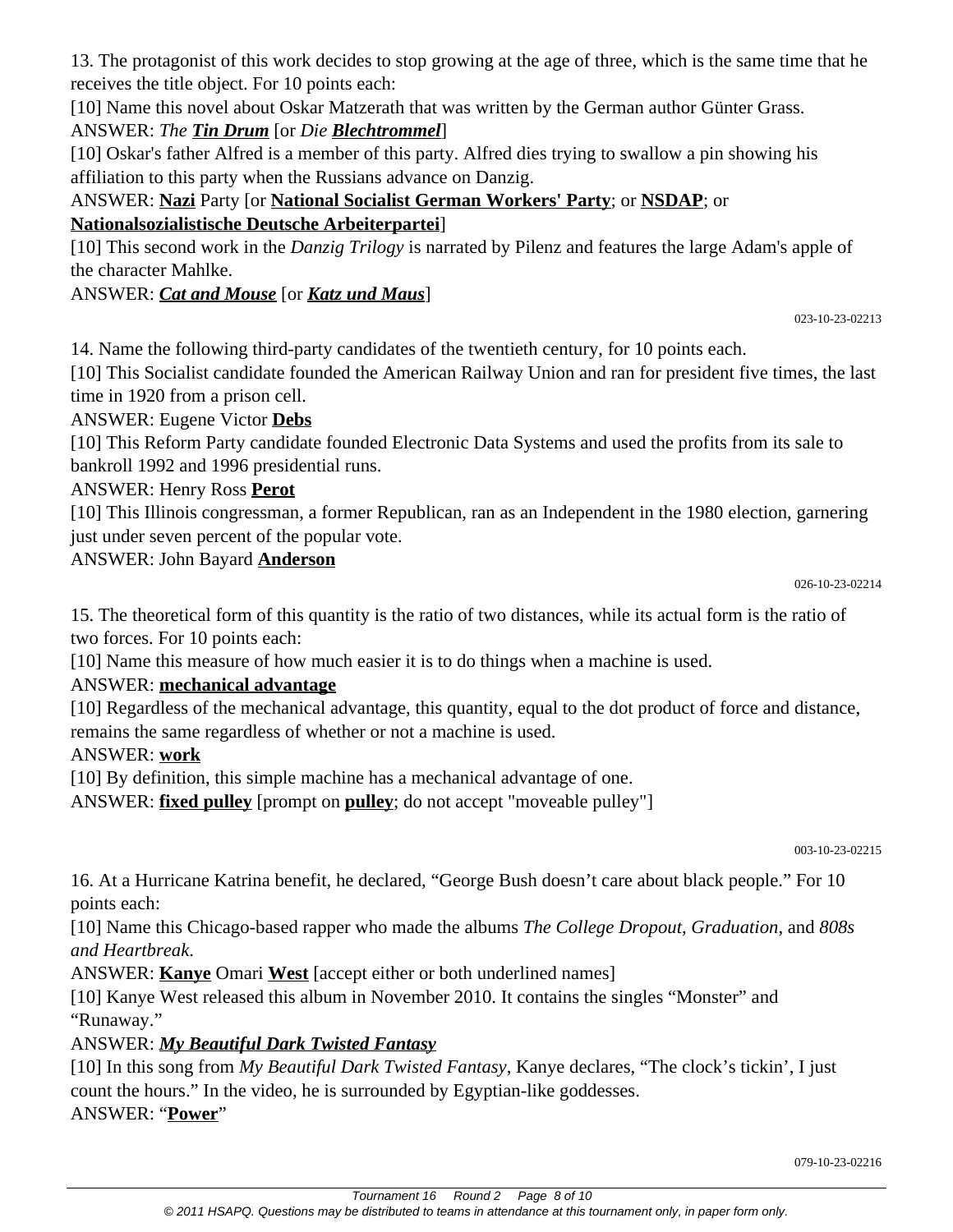17. For 10 points each, answer these questions about complex numbers.

[10] The imaginary part of the number, i, is equal to the square root of this number.

## ANSWER: **negative one**

[10] For a complex number x+yi, this value is equal to the square root of x squared plus y squared.

# ANSWER: **absolute value** or **modulus**

[10] William Hamilton developed this type of hypercomplex number sytem where i square equals j squared equals k squared equals i j k equals negative one.

## ANSWER: **quaternion**s

064-10-23-02217

18. This figure is also known as Jerub-Baal. For 10 points each:

[10] Name this figure, who leads the Israelites against the Midianites. He notably "puts out the fleece" to ask God to prove his supernatural powers to him and may be best known for using trumpets to confound his enemies.

# ANSWER: **Gideon**

[10] This son of Gideon slaughtered his brothers and ruled like a dictator until he suffered a fatal injury when a woman threw a mill-stone on his head. He shares his name with a Philistine king in Genesis.

## ANSWER: **Abimelech**

[10] The stories of Gideon and Abimelech appear in this Biblical book, which describes the title figures, who emerge to lead Israel in the period after Joshua's death. Others appearing include Samson and Deborah.

# ANSWER: The Book of **Judges**

19. Vittorio Orlando led the Italian delegation in the negotiations of this treaty. For 10 points each:

[10] Name this treaty that ended World War I.

# ANSWER: Treaty of **Versailles**

[10] This German state, lasting from 1919 to 1933, had to deal with hyperinflation and the reparations it owed because of the Treaty of Versailles.

# ANSWER: **Weimar** Republic

[10] This conciliatory agreement, signed in a Swiss city, established that Germany's borders with France and Belgium were permanent. Afterwards, Germany was admitted into the League of Nations. ANSWER: **Locarno** Pact

080-10-23-02219

20. In the front of this work, a man lies down smoking a pipe while in the back, another man stands playing the tuba. For 10 points each:

[10] Name this pointillist work which also sees a woman with a parasol holding a monkey on a leash.

# ANSWER: *A Sunday Afternoon on the Island of La Grande Jatte* [or *Un dimanche après-midi à l'Île de la Grande Jatte*]

[10] *A Sunday Afternoon on the Island of La Grande Jatte* is a work by this French artist who also painted *The Circus* and *Circus Sideshow*.

# ANSWER: Georges **Seurat**

[10] *A Sunday Afternoon on the Island of La Grande Jatte* is currently located in this museum, which also houses Grant Wood's *American Gothic*.

# ANSWER: **Art Institute of Chicago**